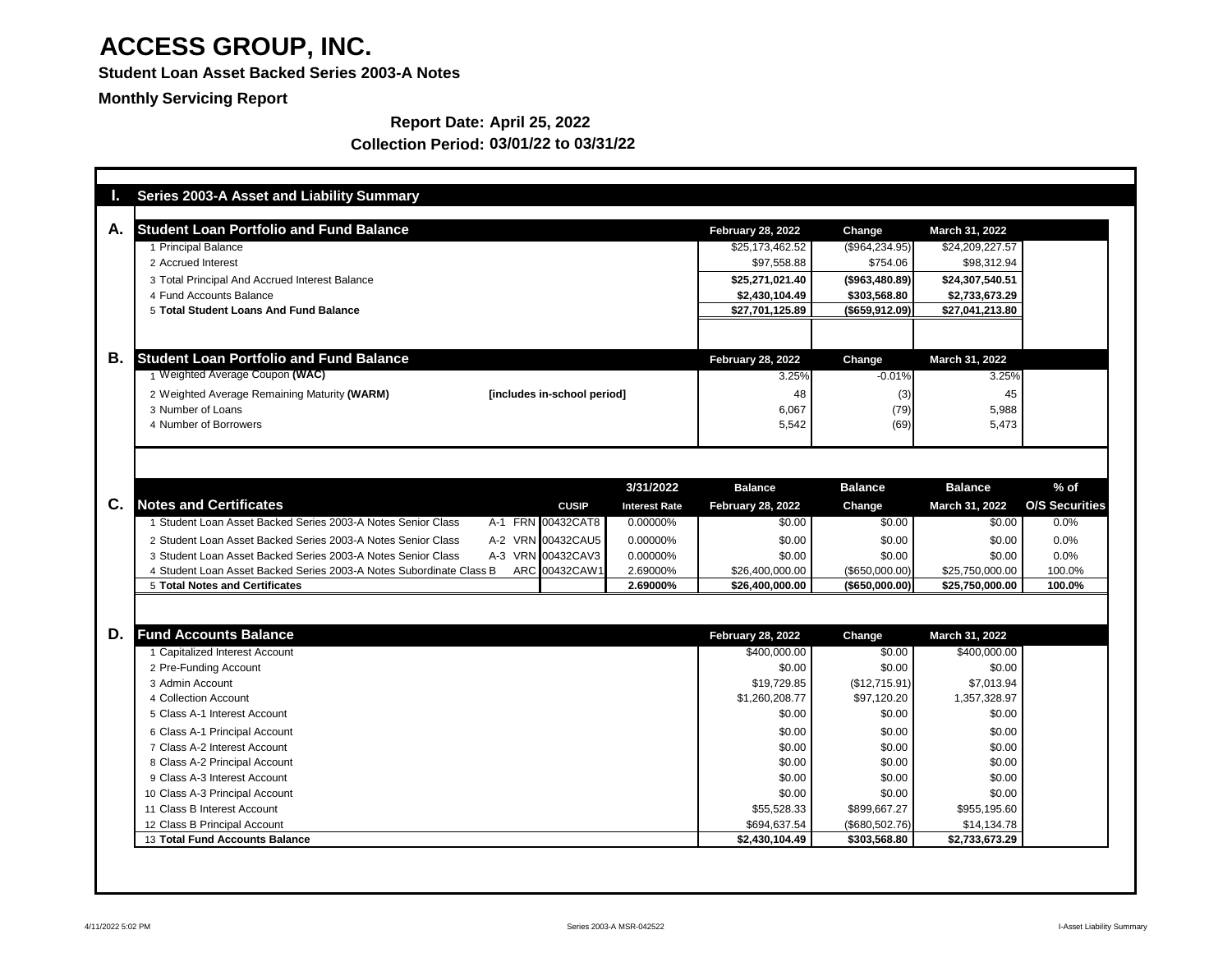**Student Loan Asset Backed Series 2003-A Notes**

## **Monthly Servicing Report**

| Ш.       | <b>Series 2003-A Transactions and Accruals</b>                                                                                                                                                                                                                                                                                               |                                      |                                                                                    |
|----------|----------------------------------------------------------------------------------------------------------------------------------------------------------------------------------------------------------------------------------------------------------------------------------------------------------------------------------------------|--------------------------------------|------------------------------------------------------------------------------------|
| А.       | <b>Student Loan Cash Principal Activity</b>                                                                                                                                                                                                                                                                                                  | March 31, 2022                       |                                                                                    |
|          | <b>Borrower Payments - Total</b><br><b>Claim Payments</b><br>2<br>Refunds<br>3<br><b>Reversals</b><br>4<br>5a New Acquisitions - Principal<br>5b Cancellations - Principal<br>5c New Acquisitions - Sale Transfers<br>5d New Acquisitions - Repurchases<br>New Acquisitions - Total<br>5<br><b>Total Cash Principal Activity</b><br>6        | \$0.00<br>\$0.00<br>\$0.00<br>\$0.00 | (\$924,776.02)<br>\$0.00<br>\$0.00<br>\$0.00<br>\$0.00<br>(\$924,776.02)           |
| В.       | <b>Student Loan Non-Cash Principal Activity</b><br>Capitalized Interest<br>1<br>New Acquisitions/Cancellations - Fees<br>2<br><b>Capitalized Guarantee Fees</b><br>3<br>4a Small Balance and Other Adjustments<br>4b Adjustments - Write-offs<br><b>Total Adjustments</b><br>4<br><b>Total Non-Cash Principal Activity</b><br>5              | (\$250.23)<br>(\$39,812.80)          | \$604.10<br>\$0.00<br>\$0.00<br>(\$40,063.03)<br>(\$39,458.93)                     |
| C.       | <b>Total Student Loan Principal Activity</b>                                                                                                                                                                                                                                                                                                 |                                      | (\$964, 234.95)                                                                    |
| D.       | <b>Student Loan Cash Interest Activity</b><br>Borrower Payments - Total<br>2<br><b>Claim Payments</b><br>3a New Acquisitions - Sale Transfers<br>3b New Acquisitions - Repurchases<br><b>New Acquisitions</b><br>3<br><b>Other Adjustments</b><br>4<br><b>Total Cash Interest Activity</b><br>5                                              | \$0.00<br>\$0.00                     | (\$71,457.86)<br>\$0.00<br>\$0.00<br>\$0.00<br>(\$71,457.86)                       |
| Е.<br>F. | <b>Student Loan Non-Cash Interest Activity</b><br><b>Borrower Accruals</b><br><b>Capitalized Interest</b><br>2<br>3a Small Balance and Other Adjustments<br>3b Adjustments - Write-offs<br><b>Total Adjustments</b><br>3<br>Fee Accruals<br>4<br><b>Total Non-Cash Interest Activity</b><br>5<br><b>Total Student Loan Interest Activity</b> | \$209.63<br>(\$1,834.61)             | \$73,115.27<br>(\$604.10)<br>(\$1,624.98)<br>\$1,325.73<br>\$72,211.92<br>\$754.06 |
|          |                                                                                                                                                                                                                                                                                                                                              |                                      |                                                                                    |

## **Report Date: April 25, 2022 Collection Period: 03/01/22 to 03/31/22**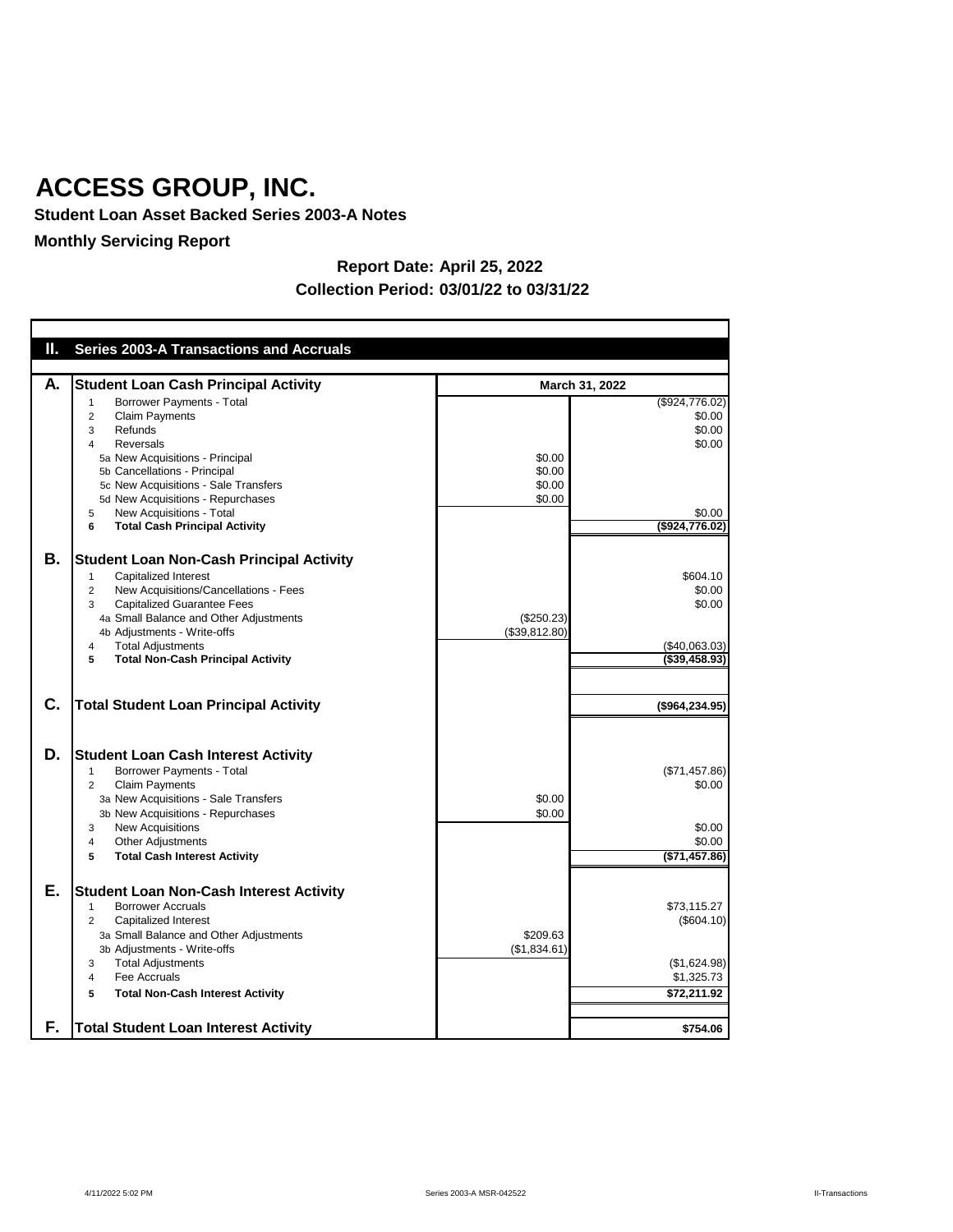**Student Loan Asset Backed Series 2003-A Notes**

## **Monthly Servicing Report**

#### **Report Date: April 25, 2022**

|    | III. Series 2003-A Collection Fund Activity                                                                                    |                |                |                                                           |
|----|--------------------------------------------------------------------------------------------------------------------------------|----------------|----------------|-----------------------------------------------------------|
| А. | <b>Collection Fund</b>                                                                                                         | March 31, 2022 |                |                                                           |
|    | <b>Beginning Balance</b>                                                                                                       | \$933,097.70   |                |                                                           |
|    | <b>Transfers to Other Funds</b>                                                                                                | (\$933,097.70) |                |                                                           |
|    | 1a Amount received in the collection account related to the collection period                                                  | \$1,281,699.51 |                |                                                           |
|    | 1b Earnings                                                                                                                    | \$51.48        |                |                                                           |
|    | 1c Recoveries                                                                                                                  | \$33,932.54    |                |                                                           |
|    | 1d Misc. Payments Received/Due                                                                                                 | \$0.00         |                |                                                           |
|    | 2 Only on capitalized interest release date any amount remaining in the CAPI account in excess of the CAPI account requirement | \$0.00         |                |                                                           |
|    | 3 Amount in the capitalized interest account after application of funds in the collection account                              | \$0.00         |                |                                                           |
|    | 4 Amount received in the collection account after last date of related to the collection period                                | \$0.00         |                |                                                           |
|    | <b>Ending Balance</b>                                                                                                          | \$1,315,683.53 |                |                                                           |
|    |                                                                                                                                |                |                |                                                           |
|    |                                                                                                                                |                |                |                                                           |
| В. | <b>Required Payments Under Waterfall</b>                                                                                       | <b>Payment</b> |                | Distribute from Collection Transfer from Capitalized Fund |
|    | 1a Administrative Allowance                                                                                                    | \$9,440.05     | \$9,440.05     | \$0.00                                                    |
|    | 1b Broker Dealer, Auction Agent and Other Fees                                                                                 | \$676.47       | \$676.47       | \$0.00                                                    |
|    | 2a Payment of Interest Distribution Amount on Senior Notes; Class A-1                                                          | \$0.00         | \$0.00         | \$0.00                                                    |
|    | 2b Payment of Interest Distribution Amount on Senior Notes; Class A-2                                                          | \$0.00         | \$0.00         | \$0.00                                                    |
|    | 2c Payment of Interest Distribution Amount on Senior Notes; Class A-3                                                          | \$0.00         | \$0.00         | \$0.00                                                    |
|    | 3a Payment of Principal Distribution Amount on Senior Notes; Class A-1                                                         | \$0.00         | \$0.00         | \$0.00                                                    |
|    | 3b Payment of Principal Distribution Amount on Senior Notes; Class A-2                                                         | \$0.00         | \$0.00         | \$0.00                                                    |
|    | 3c Payment of Principal Distribution Amount on Senior Notes; Class A-3                                                         | \$0.00         | \$0.00         | \$0.00                                                    |
|    | 4 Payment of Interest Distribution Amount on Subordinate Notes Class B                                                         | \$51,469.32    | \$51,469.32    | \$0.00                                                    |
|    | 5 Payment of Principal Distribution Amount on Remaining Notes 2003-A (if Sub note interest trigger)                            | \$0.00         | \$0.00         | \$0.00                                                    |
|    | 6 Payment to the Subordinate Class B Note Principal account on the final Maturity date set forth                               | \$0.00         | \$0.00         | \$0.00                                                    |
|    | 7 Payment to the Capitalized Interest account to increase the balance thereof set forth                                        | \$0.00         | \$0.00         | \$0.00                                                    |
|    | 8 Reserved                                                                                                                     | \$0.00         | \$0.00         | \$0.00                                                    |
|    | 9 Payment of any carry-over amounts due with respect to the class B notes                                                      | \$0.00         | \$0.00         | \$0.00                                                    |
|    | 10 Payment of principal with respect to the notes (Allocation of Principal Payments)                                           | \$1,254,097.69 | \$1,254,097.69 | \$0.00                                                    |
|    | 11 Only on or after the Capitalized interest release date, any remainder to Access Group.                                      | \$0.00         | \$0.00         | \$0.00                                                    |
|    | <b>Total Payments</b>                                                                                                          | \$1,315,683.53 | \$1,315,683.53 | \$0.00                                                    |
|    |                                                                                                                                |                |                |                                                           |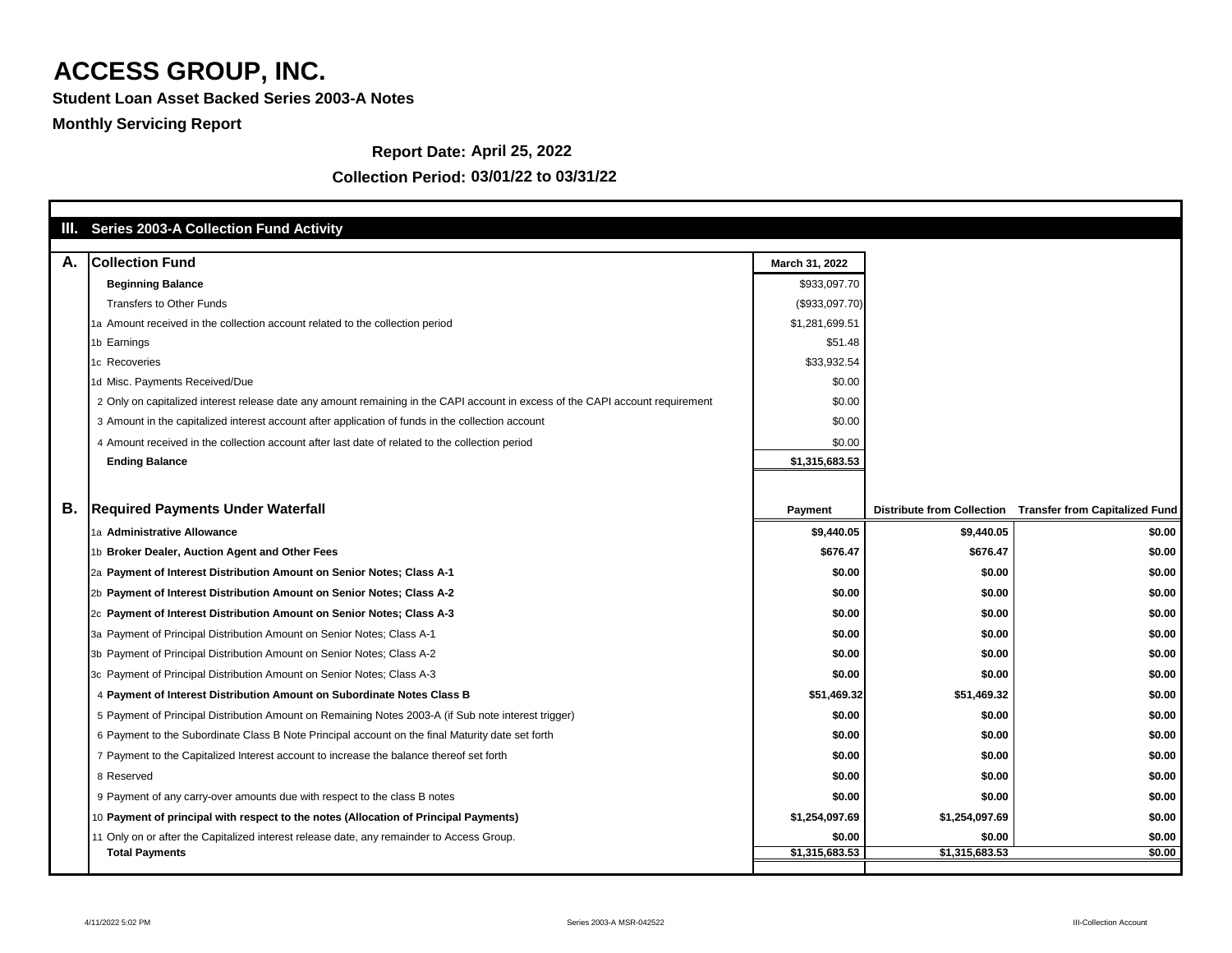**Student Loan Asset Backed Series 2003-A Notes**

**Monthly Servicing Report**

### **Report Date: April 25, 2022**

|    |               | IV. Series 2003-A Notes Waterfall for Distributions                                               |                |                      |                     |
|----|---------------|---------------------------------------------------------------------------------------------------|----------------|----------------------|---------------------|
|    |               |                                                                                                   |                | Remaining            | <b>CAPI Account</b> |
|    |               |                                                                                                   |                | <b>Funds Balance</b> | <b>Uses</b>         |
| Α. |               | <b>Total Available Funds (Collection Fund Account)</b>                                            | \$1,315,683.53 | \$1,315,683.53       | \$0.00              |
|    |               |                                                                                                   |                |                      |                     |
| В. | <b>First</b>  | <b>Administrative Allowance</b>                                                                   | \$10,116.52    | \$1,305,567.01       | \$0.00              |
| C. | <b>Second</b> | <b>Payment of Interest Distribution Amount on Senior Notes or Senior Obligations:</b>             |                |                      |                     |
|    |               | (a) Student Loan Asset-Backed Notes, Senior Series 2003-A Class A-1 [FRN]                         | \$0.00         | \$1,305,567.01       | \$0.00              |
|    |               | (b) Student Loan Asset-Backed Notes, Senior Series 2003-A Class A-2 [VRN]                         | \$0.00         | \$1,305,567.01       | \$0.00              |
|    |               | (c) Student Loan Asset-Backed Notes, Senior Series 2003-A Class A-3 [VRN]                         | \$0.00         | \$1,305,567.01       | \$0.00              |
|    |               | (d) Total Interest Distribution on Senior Notes or Obligations:                                   | \$0.00         |                      |                     |
|    |               |                                                                                                   |                |                      |                     |
| D. | <b>Third</b>  | Payment of Principal Distribution Amount on Senior Notes or Senior Obligations:                   |                |                      |                     |
|    |               | (a) Student Loan Asset-Backed Notes, Senior Series 2003-A Class A-1 [FRN]                         | \$0.00         | \$1,305,567.01       | \$0.00              |
|    |               | (b) Student Loan Asset-Backed Notes, Senior Series 2003-A Class A-2 [VRN]                         | \$0.00         | \$1,305,567.01       | \$0.00              |
|    |               | (c) Student Loan Asset-Backed Notes, Senior Series 2003-A Class A-3 [VRN]                         | \$0.00         | \$1,305,567.01       | \$0.00              |
|    |               | (d) Total Principal Distribution on Senior Notes or Obligations:                                  | \$0.00         |                      |                     |
|    |               |                                                                                                   |                |                      |                     |
| Е. | <b>Fourth</b> | Payment of Interest Distribution Amount on Subordinate Notes 2003-A Class B ARC                   | \$51,469.32    | \$1,254,097.69       | \$0.00              |
|    |               |                                                                                                   |                |                      |                     |
| F. | <b>Fifth</b>  | Payment of Principal Distribution Amount on Remaing Notes 2003-A (if Sub note interest trigger)   | \$0.00         | \$1,254,097.69       | \$0.00              |
|    |               |                                                                                                   |                |                      |                     |
| G. | <b>Sixth</b>  | Payment to the Subordinate Class B Note Principal account on the final Maturity date set forth    | \$0.00         | \$1,254,097.69       | \$0.00              |
|    |               |                                                                                                   |                |                      |                     |
| Η. |               | Seventh   Payment to the Capitalized Interest account to increase balance thereof set forth       | \$0.00         | \$1,254,097.69       | \$0.00              |
|    |               |                                                                                                   |                |                      |                     |
| ь. | <b>Eighth</b> | Reserved                                                                                          | \$0.00         | \$1,254,097.69       | \$0.00              |
|    |               |                                                                                                   |                |                      |                     |
| J. | <b>Ninth</b>  | Payment of any carry-over amounts due with respect to the class B notes                           | \$0.00         | \$1,254,097.69       | \$0.00              |
|    |               |                                                                                                   |                |                      |                     |
| K. | <b>Tenth</b>  | <b>Payment of principal with respect to the notes (Allocation of Principal Payments)</b>          |                |                      |                     |
|    |               | (a) Student Loan Asset-Backed Notes, Senior Series 2003-A Class A-1 [FRN]                         | \$0.00         | \$1,254,097.69       | \$0.00              |
|    |               | (b) Student Loan Asset-Backed Notes, Senior Series 2003-A Class A-2 [VRN]                         | \$0.00         | \$1,254,097.69       | \$0.00              |
|    |               | (c) Student Loan Asset-Backed Notes, Senior Series 2003-A Class A-3 [VRN]                         | \$0.00         | \$1,254,097.69       | \$0.00              |
|    |               | (d) Student Loan Asset-Backed Notes, Subordinate Series 2003-A Class B [ARC]                      | \$1,254,097.69 | \$0.00               | \$0.00              |
|    |               | (e) Total Principal Distribution on Notes or Obligations:                                         | \$1,254,097.69 |                      |                     |
|    |               |                                                                                                   |                |                      |                     |
| ь. |               | Eleventh   Only on or after the Capitalized interest release date, any remainder to Access Group. | \$0.00         | \$0.00               | \$0.00              |
|    |               |                                                                                                   |                |                      |                     |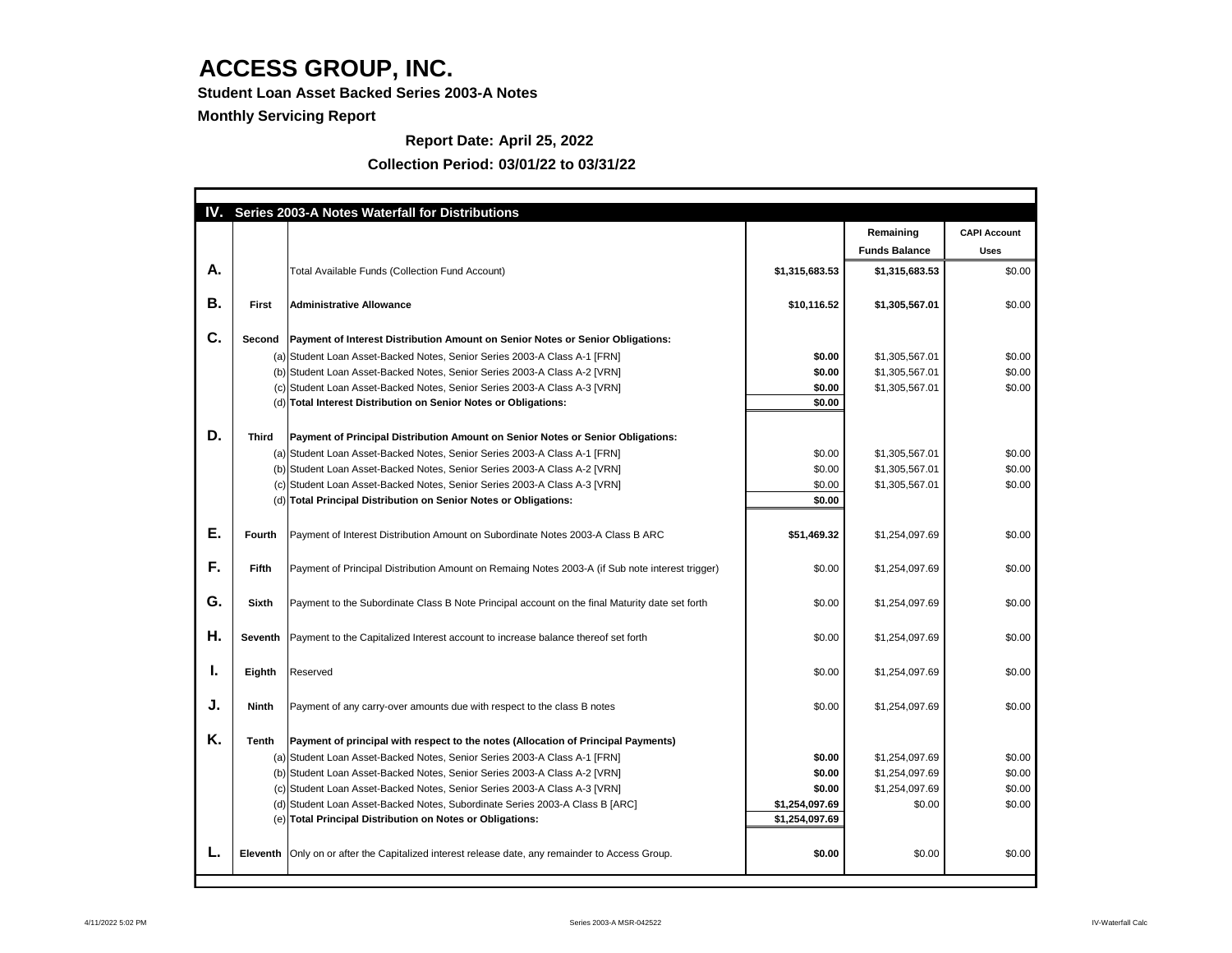**Student Loan Asset Backed Series 2003-A Notes**

### **Monthly Servicing Report**

### **Report Date: April 25, 2022**

| V. | <b>Series 2003-A Net Loan Rate and Asset Percentages</b>          |                         |                          |
|----|-------------------------------------------------------------------|-------------------------|--------------------------|
| А. | Net Loan Rate                                                     |                         |                          |
|    | 1 FRN Notes outstanding Balance                                   | \$0.00                  |                          |
|    | 2 VRN Notes outstanding Balance                                   | \$0.00                  |                          |
|    | 3 ARC Notes outstanding Balance                                   | \$25,750,000.00         |                          |
|    | 4 Amount of Accrued Interest                                      | \$65,586.13             |                          |
|    | 5 Plus investment earnings and late fees                          | \$1,627.31              |                          |
|    | 6 Minus Amount of interest on FRN                                 | \$0.00                  |                          |
|    | 7 Minus portion of Administrative allowance                       | \$9,078.46              |                          |
|    | 8 Minus Notes fees expected during current Interest Period        | \$676.47                |                          |
|    | 9 Annualized Net Loan Rate based on Current ARC Notes Outstanding | 2.68%                   |                          |
|    | <b>Net Loan Rate</b>                                              | 2.68%                   |                          |
|    |                                                                   |                         |                          |
| В. | <b>Senior Asset Percentage</b>                                    | <b>Pre-Distribution</b> | <b>Post-Distribution</b> |
|    | 1 Student Loan Portfolio Balance                                  | \$24,307,540.51         | \$24,307,540.51          |
|    | 2 Fund Balances                                                   | \$2,733,974.87          | \$1,770,398.91           |
|    | 3 Senior Notes Interest and Fees Accrued                          | \$0.00                  | \$0.00                   |
|    | 4 Senior Notes Outstanding                                        | \$0.00                  | \$0.00                   |
|    | <b>Senior Asset Percentage</b>                                    | N/A                     | N/A                      |
|    |                                                                   |                         |                          |
| C. | <b>Subordinate Asset Percentage</b>                               | <b>Pre-Distribution</b> | <b>Post-Distribution</b> |
|    | 1 Student Loan Portfolio Balance                                  | \$24,307,540.51         | \$24,307,540.51          |
|    | 2 Fund Balances                                                   | \$2,733,974.87          | \$1,770,398.91           |
|    | 3 All Notes Interest and Fees Accrued                             | \$54,782.39             | \$54,782.39              |
|    | 4 All Notes Outstanding                                           | \$24,850,000.00         | \$24,850,000.00          |
|    | <b>Subordinate Asset Percentage</b>                               | 108.60%                 | 104.72%                  |

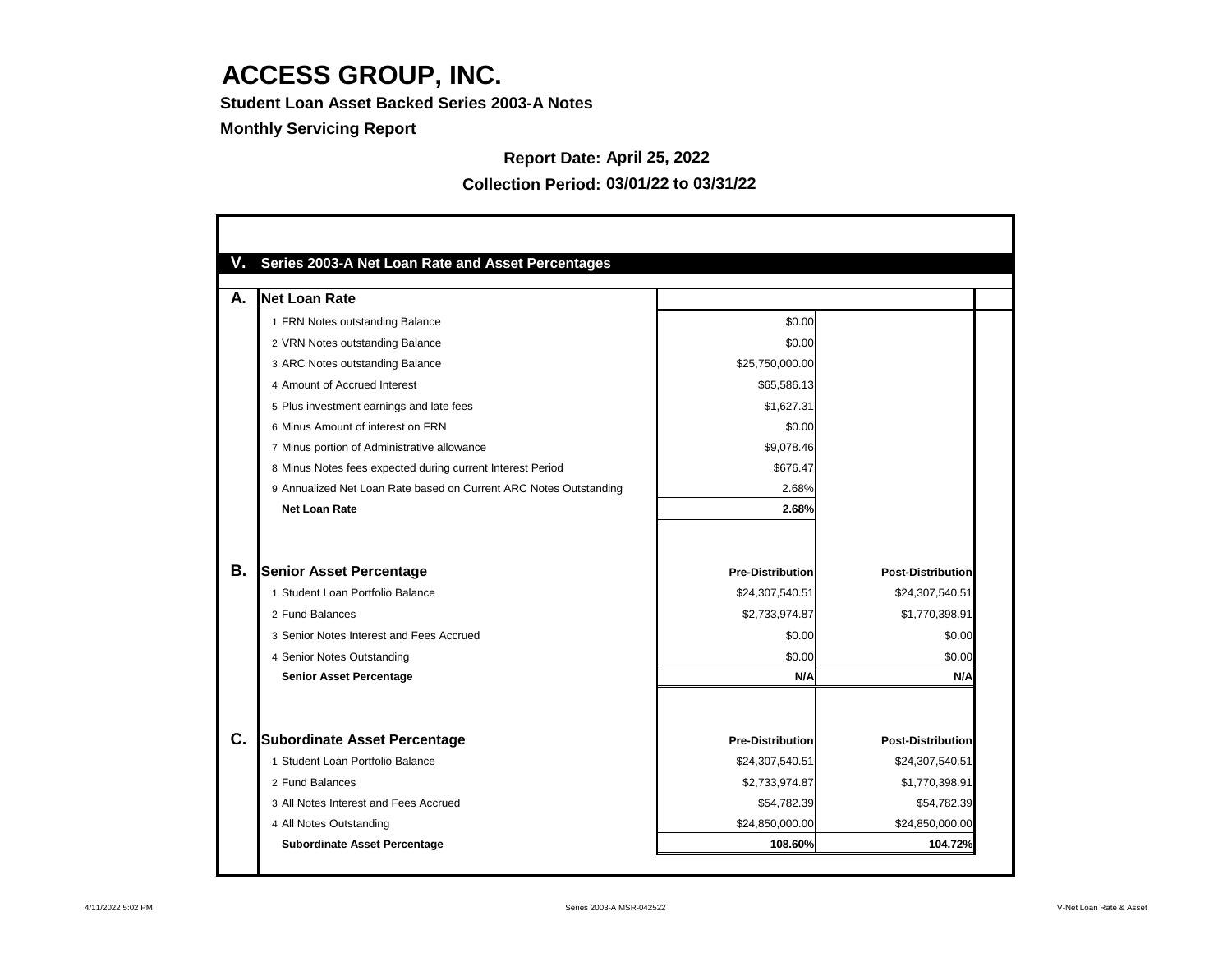**Student Loan Asset Backed Series 2003-A Notes**

### **Monthly Servicing Report**

П

#### **Report Date: April 25, 2022**

|    |                                         | <b>Number</b>  | <b>Dollar</b>   | $%$ of           |
|----|-----------------------------------------|----------------|-----------------|------------------|
|    |                                         | of Loans       | <b>Amount</b>   | <b>Portfolio</b> |
| А. | <b>Loan Type Distribution:</b>          |                |                 |                  |
|    | 1 Private Loans                         | 5,988          | \$24,209,227.57 | 100.00%          |
|    | 2 Total By Loan Type Distribution       | 5,988          | \$24,209,227.57 | 100.00%          |
| Β. | <b>Borrower Status Distribution:</b>    |                |                 |                  |
|    | 1 In-School                             | 4              | \$37,280.01     | 0.15%            |
|    | 2 Grace                                 | $\overline{0}$ | \$0.00          | 0.00%            |
|    | 3 Deferment                             | $\mathbf 0$    | \$0.00          | 0.00%            |
|    | 4 Forbearance                           | 13             | \$63,363.82     | 0.26%            |
|    | 5 Repayment                             | 5,968          | \$24,086,653.86 | 99.49%           |
|    | 6 Interim Charge-Offs                   | 3              | \$21,929.88     | 0.09%            |
|    | 7 Total By Borrower Status Distribution | 5,988          | \$24,209,227.57 | 100.00%          |
| C. | <b>School Type Distribution:</b>        |                |                 |                  |
|    | 1 Graduate                              | 5,962          | \$24,078,526.62 | 99.46%           |
|    | 2 Undergraduate                         | 26             | \$130,700.95    | 0.54%            |
|    | 3 Total By Loan Type Distribution       | 5,988          | \$24,209,227.57 | 100.00%          |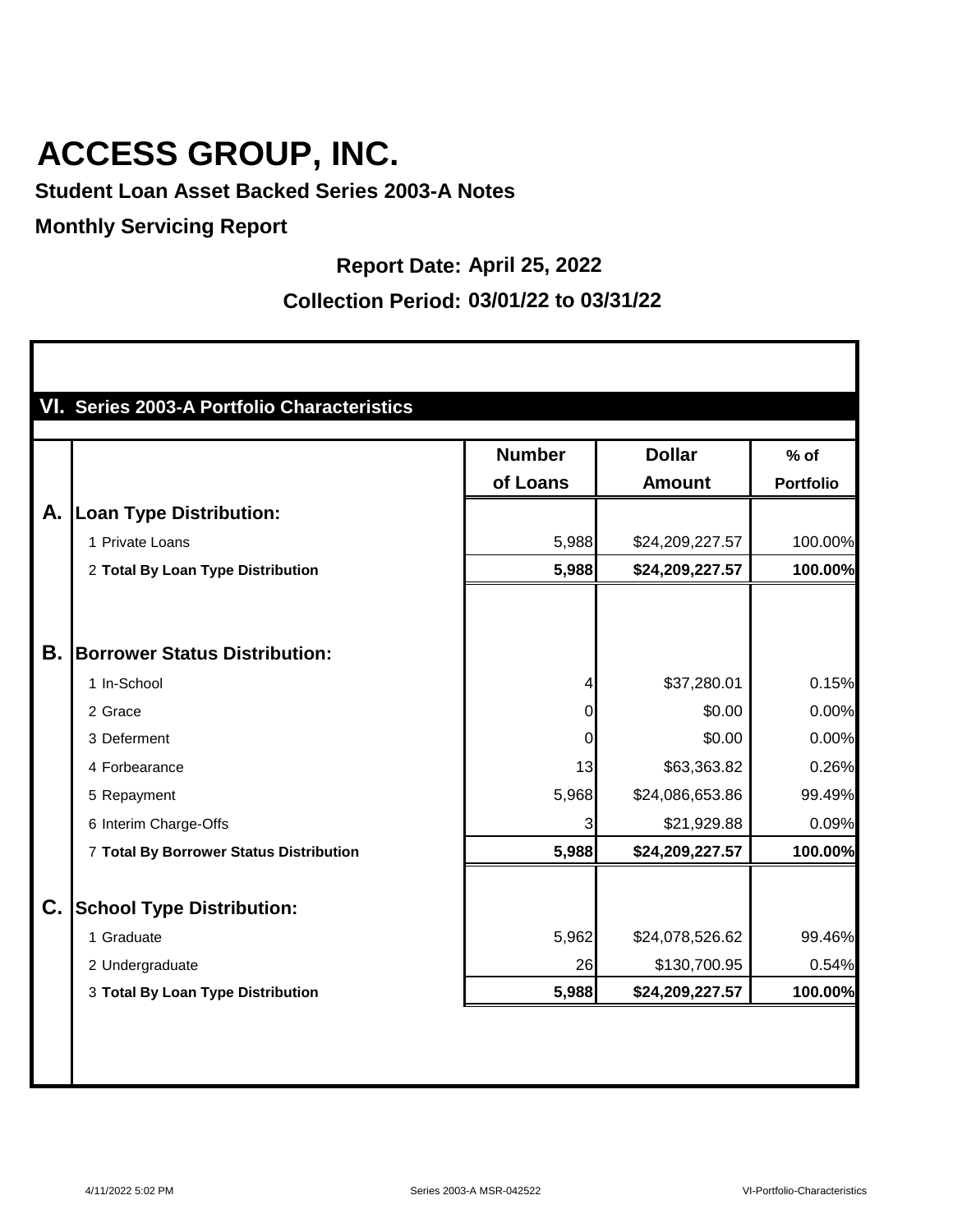**Student Loan Asset Backed Series 2003-A Notes**

**Monthly Servicing Report**

**Report Date: April 25, 2022**

|    | VII. Series 2003-A Notes                        |            | <b>Portfolio Status By Loan Type</b> |                |
|----|-------------------------------------------------|------------|--------------------------------------|----------------|
|    | <b>Status</b>                                   | # of Loans | Amount (\$)                          | Percentage (%) |
|    | <b>INTERIM:</b>                                 |            | <b>Includes Accrued Int.</b>         |                |
| А. | In-School                                       |            |                                      |                |
|    | Current                                         |            | \$71,967.76                          | 0.30%          |
| Β. | <b>Grace</b>                                    |            |                                      |                |
|    | Current                                         | 0          | \$0.00                               | 0.00%          |
|    |                                                 |            |                                      |                |
| C. | <b>TOTAL INTERIM</b>                            | 4          | \$71,967.76                          | 0.30%          |
| D. | <b>REPAYMENT:</b>                               |            |                                      |                |
|    | <b>Active</b>                                   |            |                                      |                |
|    | Current                                         | 5,511      | \$21,707,930.77                      | 89.31%         |
|    | 1-29 Days Delinquent                            | 317        | \$1,480,887.09                       | 6.09%          |
|    | 30-59 Days Delinquent                           | 79         | \$468,470.60                         | 1.93%          |
|    | 60-89 Days Delinquent<br>90-119 Days Delinquent | 28<br>12   | \$183,059.47                         | 0.75%<br>0.38% |
|    | 120-149 Days Delinquent                         | 9          | \$92,928.40<br>\$88,113.92           | 0.36%          |
|    | 150-179 Days Delinquent                         | 12         | \$125,638.38                         | 0.52%          |
|    | > 180 Days Delinquent                           | $\bf{0}$   | \$0.00                               | 0.00%          |
| Ε. | Deferment:                                      |            |                                      |                |
|    | Current                                         | 0          | \$0.00                               | 0.00%          |
|    |                                                 |            |                                      |                |
| F. | Forbearance:                                    |            |                                      | 0.00%          |
|    | Current                                         | 13         | \$65,776.79                          | 0.27%          |
| G. | <b>Interim Charge-Offs</b>                      | 3          | \$22,767.33                          | 0.09%          |
| Η. | <b>TOTAL REPAYMENT</b>                          | 5,984      | \$24,235,572.75                      | 99.70%         |
| ı. | <b>TOTAL PORTFOLIO</b>                          | 5,988      | \$24,307,540.51                      | 100.00%        |
|    |                                                 |            |                                      |                |
|    |                                                 |            |                                      |                |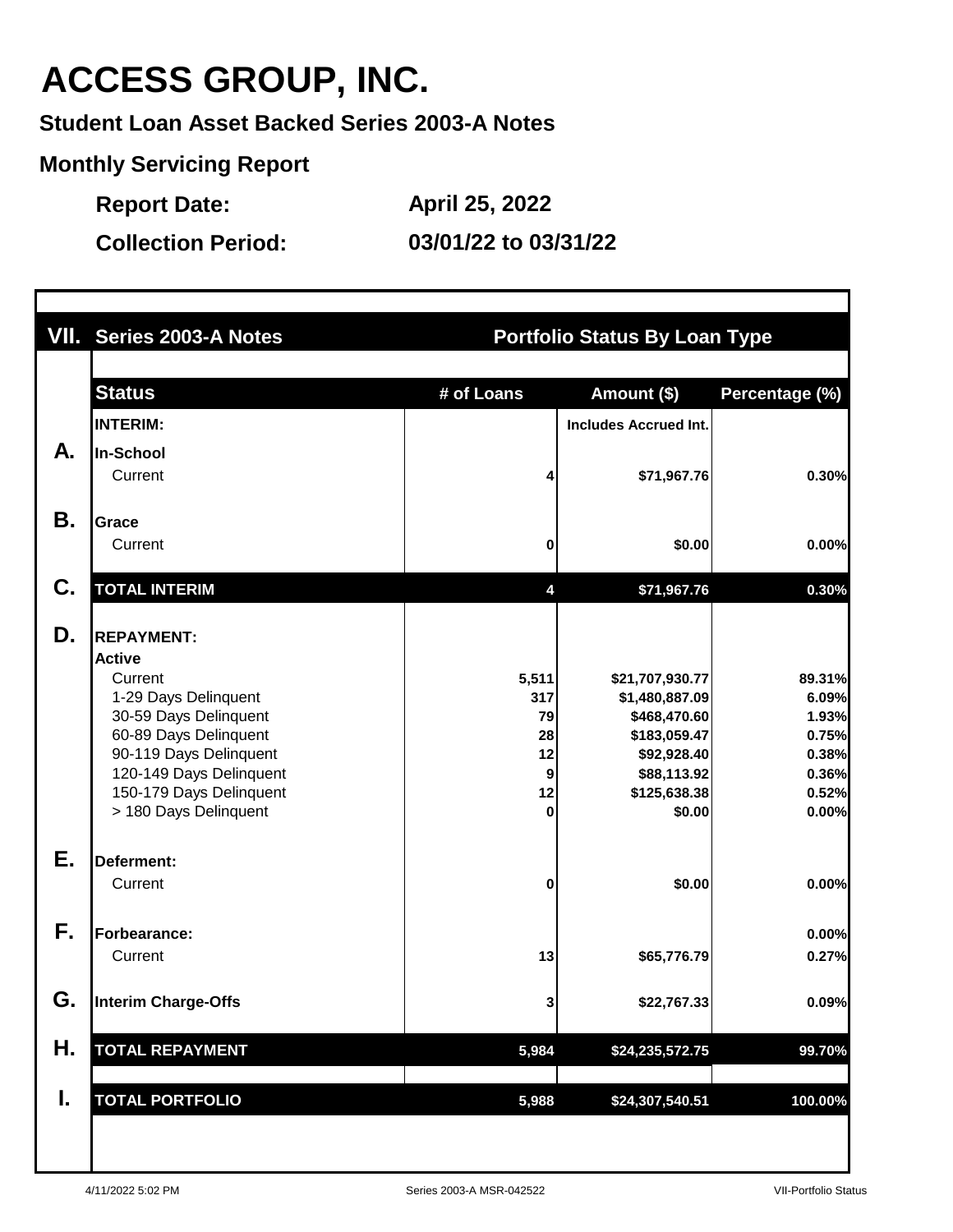### **Student Loan Asset Backed Series 2003-A Notes**

### **Monthly Servicing Report**

#### **Report Date: April 25, 2022**

|    | VIII. Series 2003-A Portfolio Summary Report   |              |
|----|------------------------------------------------|--------------|
| А. | 1 ABS Notes Outstanding                        | \$25,750,000 |
| Β. | 1 Total Private Principal Outstanding Balance  | \$24,209,228 |
|    | 2 Total Fund Accounts Balance                  | \$2,733,673  |
|    | 3 Total Principal and Accrued Interest Balance | \$24,307,541 |
|    | 4 Number of Loans                              | 5,988        |
|    | 5 Number of Borrowers                          | 5,473        |
| C. | 1 Borrower Payments- Principal                 | \$924,776    |
|    | 2 Borrower Payments- Interest                  | \$71,458     |
| D. | 1 Necessary Funds Transfer to Meet Obligations | \$0          |
|    | 2 Administrative Allowance                     | \$9,440      |
|    | 3 Cash Release to Access Group Inc             | \$0          |
| Е. | 1 Weighted Average Coupon (WAC)                | 3.25%        |
|    | 2 Weighted Average Remaining Maturity (WARM)   | 45           |
| F. | 1 Senior Notes Outstanding                     | \$0          |
|    | 2 Subordinate Note Outstanding                 | \$25,750,000 |
|    | 3 Senior Principal Distribution Amount         | \$0          |
|    | 4 Subordinate Principal Distribution Amount    | \$650,000    |
|    | 5 Net Loan Rate                                | 2.68%        |
|    | 6 Senior Asset Percentage                      | N/A          |
|    | 7 Total Asset Percentage                       | 108.60%      |
|    |                                                |              |